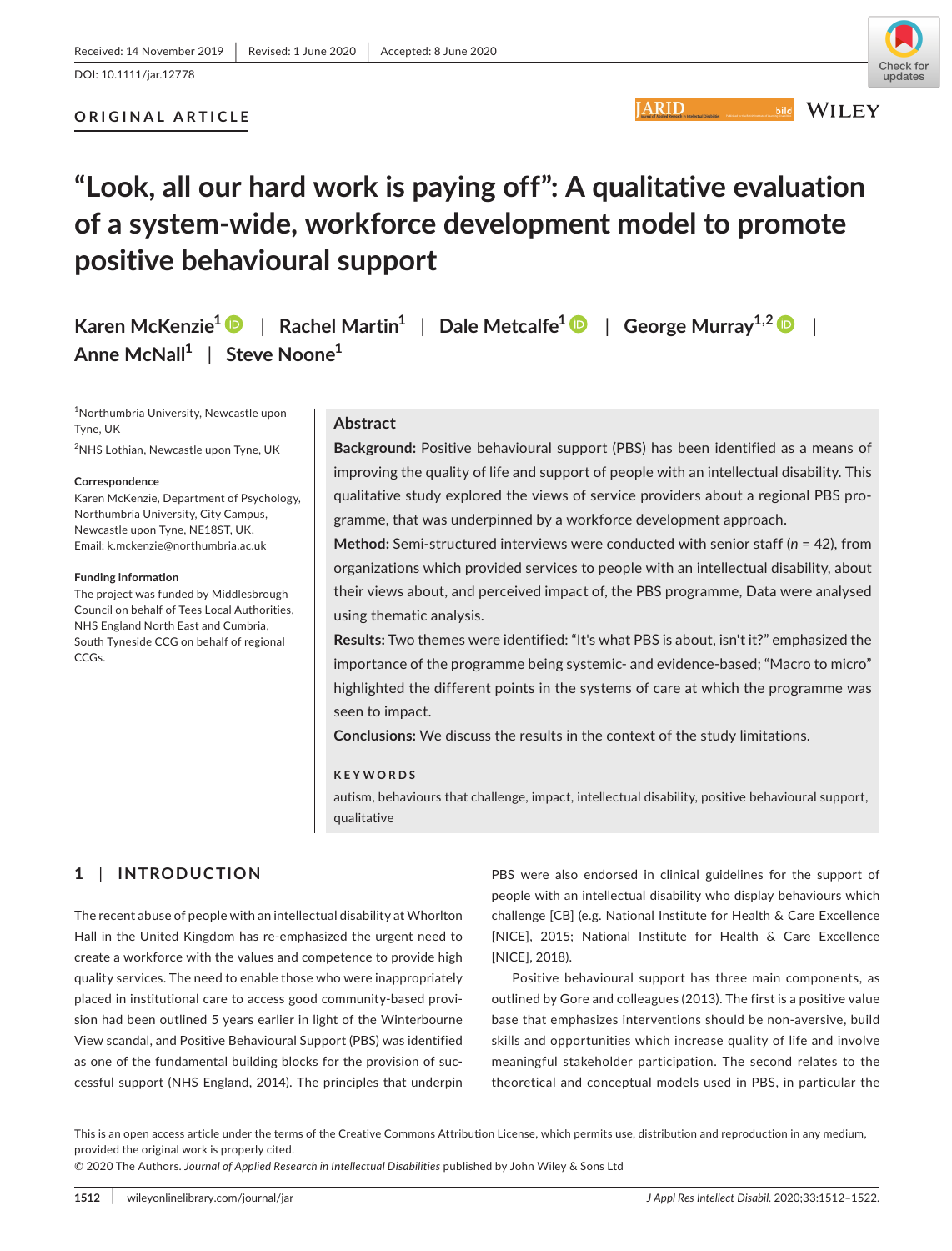**ARID** 

understanding of CB as learned behaviours and the role of applied behavioural analysis in informing assessment of, and interventions for, CB. The third addresses process issues, such as the need for interventions to be function based, include reactive and proactive strategies, and be underpinned by functional analysis which is informed by robust data.

Positive behavioural support approaches have generally been shown to be effective (e.g. Bowring, Totsika, Hastings, & Toogood, 2020; Lewis et al., 2019; MacDonald & McGill, 2013; McGill et al., 2018; Positive Behavioural Support Coalition UK, 2015), although not all studies have found it to be so (e.g. Hassiotis et al., 2018) and providing staff training in PBS can result in positive outcomes, such as increased staff knowledge and confidence, reductions in CB (see MacDonald, McGill, & Murphy, 2018; O'Dwyer, McVilly, & Webber, 2017). There is, however, a limited focus on wider outcomes such as quality of life or staff practice (but see Dench, 2005; Hassiotis et al., 2018; MacDonald et al., 2018; McGill et al., 2018).

Likewise, despite PBS being a multi-component, systemic approach, and mediator analysis being a key component of PBS approaches (PBS Coalition, 2015), most approaches have used a staff training, rather than a systemic workforce development (WFD) approach in order to promote change. A WFD approach differs from a more traditional staff training approach by taking account of the systems within which an individual works, rather than just focusing on the individual learner. A WFD approach is likely to consider and address organizational and structural factors, as well as individual training needs and is often underpinned by collaborative, strategic partnerships between different stakeholders (Jacobs & Hawley, 2009).

The idea of a need for a systemic approach to PBS is not a new one. School-wide PBS approaches have existed in the US for a number of years (see Horner et al., 2007), and in 2013, Allen et al., emphasized the need for a whole-system PBS approach in the UK, noting "The task here is to design the broader culture so that a PBS approach is systematically supported at all levels." (p38). Since that time, other authors have highlighted the influence on CB and PBS of the wider organizational and social systems within which staff and those being supported operate (Olivier-Pijpers, Cramm, & Nieboer, 2019). A few researchers have taken account of some of these wider factors in their PBS interventions (e.g. McGill et al., 2018). Others have highlighted that systemic factors such as managerial inconsistency in accommodating for the increased workload of those volunteering to train (Hassiotis et al., 2018), lack of time to discuss behaviour support plans in team meetings (McKenzie, MacLean, Megson, & Reid, 2005) and the nature of practice leadership of managers who are cascading training (MacDonald et al., 2018) may influence the successful implementation of interventions and outcomes for people with an intellectual disability.

In 2018, a comprehensive PBS programme was developed in the North East of England. This was underpinned by a WFD model (McNall, 2012), and shaped by the results of an earlier WFD needs assessment of the existing PBS practice and requirements in the area (McNall, McKenzie, & Branch, 2016), as well as research into what people with an intellectual disability and their families (McKenzie et al., 2017, 2018) considered to be good quality support, with a focus on PBS. The programme, a collaboration between NHS organizations, a local university and other stakeholders involved the development of three accredited PBS programmes, offered free of charge to staff in social care organizations who provided support to people with an intellectual disability and/or autism; and three WFD manager roles. The remit of the WFD managers included providing support and supervision to, and assessing the knowledge and competence of, those undertaking the programmes, as well as facilitating system-wide culture change by liaising with stakeholders, developing communities of practice in the local areas and contributing to PBS developments, such as revising commissioning specifications. The overall project was funded by the NHS and overseen by a steering group. An independent evaluation of the programme was also commissioned, and this paper reports on one aspect of this.

The accredited programmes were based on a cascade structure and provided a mixture of face to face teaching, e-learning and supervision to three cohorts of staff, which led to one of the following qualifications: A Postgraduate Certificate or Advanced Diploma in Leading PBS (Level 6/7 award); Certificate in Facilitating PBS in teams or Award of competence in PBS for support workers (Level 4 awards). Table 1 provides an overview of the programme content and structure. Each module lasted for 3 months, and each topic had associated e-learning materials which were written specifically for the programme and which took the students between 40 min and 2 hr to complete. Every module also had three full day teaching sessions to supplement the e-learning materials, and every student received direct supervision that followed a competency-based assessment related to the PBS academy standards.

The level 6/7 students received their supervision from the WFD managers, all of whom were PBS specialists, while the level four facilitators received supervision from the person within their organization who had completed the level 6/7 course. These facilitators then offered supervision to the level 4 support workers, again using a competency-based assessment tool. A community of practice was established in each of the three main localities in the region to further support the development of the staff and a shared understanding of core principles. The Level 6/7 cohort comprised of service managers and leads, the first Level 4 cohort comprised of senior support staff (facilitators), and the second Level 4 comprised of front line support staff. The Level 6/7 staff provided support and supervision to the facilitators, who in turn provided this to the front line staff, with the WFD managers also providing ongoing supervision and support.

The PBS programme targeted system-wide as well as individual change, with the ultimate aim of improving the service provision and quality of life for those being supported. This paper reports on a qualitative evaluation of the impact of the model. As a WFD approach was used, this evaluation explores the views of stakeholders in wider NHS, commissioning, social care and other services, as well as the L6/7 students who had undertaken the PBS qualification.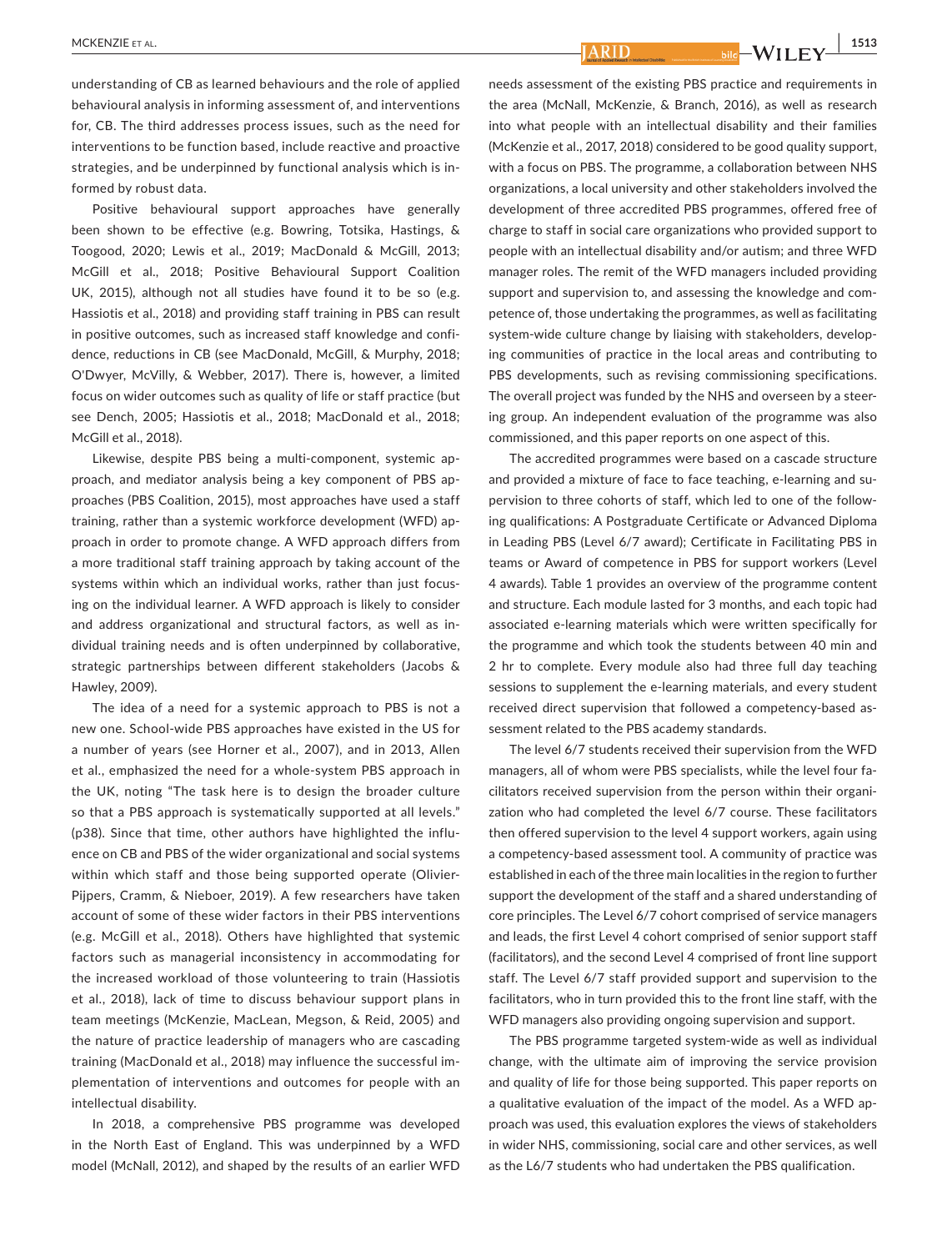| <b>PBS</b> practice<br>leaders<br>Level 6/7 | <b>Module 1: Principles of PBS</b><br>$(14$ topics)                                                                                                                                                                                                                                                                                                                                                                                                                                                                                            | Module 2: Applying PBS in<br>Practice (11 topics)                                                                                                                                                                                                                                                                      | Module 3: Leading PBS in Organizations (11<br>topics)                                                                                                                                                                                                                                                                                                                            |
|---------------------------------------------|------------------------------------------------------------------------------------------------------------------------------------------------------------------------------------------------------------------------------------------------------------------------------------------------------------------------------------------------------------------------------------------------------------------------------------------------------------------------------------------------------------------------------------------------|------------------------------------------------------------------------------------------------------------------------------------------------------------------------------------------------------------------------------------------------------------------------------------------------------------------------|----------------------------------------------------------------------------------------------------------------------------------------------------------------------------------------------------------------------------------------------------------------------------------------------------------------------------------------------------------------------------------|
|                                             | • Timeline of how people with<br>disabilities have been devalued<br>• Valuing people as individuals<br>• Quality of life and well being<br>• A functional understanding of why<br>behaviour occurs<br>• Origins and influences of PBS<br>• Essential features of PBS<br>• What is the evidence for the use of<br>PBS?<br>• Behaviour happens for a reason<br>• Role of consequences<br>• Critiques of PBS<br>• Behaviour support plans<br>• Role of proactive strategies<br>• Role of preventative Strategies<br>• Role of reactive strategies | • Introduction to functional-based<br>assessment (FBA)<br>• What is motivation?<br>• Process of FBA<br>• Undertaking FBA<br>• Gathering and using data<br>• Direct observation<br>• Synthesizing data<br>• Basing interventions on FBA<br>data<br>• Options in FBA?<br>• Behaviour skills training<br>• Active support | • Leading PBS in organizations<br>• PBS and performance management Identifying<br>vour Mission<br>• Assessing what carers do<br>• Interactive training<br>• The literature on changing staff behaviour<br>• Feedback: The breakfast of champions<br>• Systems analysis<br>• Stress in carers<br>• Promoting resilience in the workforce<br>• Positive psychology and flourishing |
| <b>PBS facilitators</b><br>Level 4          | <b>Module 1: Foundations of PBS (13)</b><br>topics)                                                                                                                                                                                                                                                                                                                                                                                                                                                                                            | Module 2: PBS in Practice (10<br>topics)                                                                                                                                                                                                                                                                               | Module 3: Facilitating PBS in teams (10<br>topics)                                                                                                                                                                                                                                                                                                                               |
|                                             | Topics in italics above were included<br>in this module, in addition to the<br>topics below:                                                                                                                                                                                                                                                                                                                                                                                                                                                   | Topics in italics above were<br>included in this module, in<br>addition to the topics below:                                                                                                                                                                                                                           | Topics in italics above were included in this<br>module, in addition to the topics below:                                                                                                                                                                                                                                                                                        |
|                                             | • Understanding behaviours that<br>challenge<br>• What is PBS?<br>• Why use PBS                                                                                                                                                                                                                                                                                                                                                                                                                                                                | • Motivation and behaviour<br>• FBA-Defining behaviour<br>• Gathering information<br>• Keeping data<br>• Now what? How to understand<br>your data<br>• Planning support strategies<br>• Teaching new skills<br>• Using behaviour support plans<br>• Monitoring outcomes                                                | • Introduction<br>• Front line leadership<br>• Interactive training<br>• Assessing staff Performance<br>• Monitoring the effectiveness and quality<br>of support<br>• Quality of life and reducing restrictive<br>practices<br>• Understanding systems and putting it all<br>together                                                                                            |
| PBS for support<br>workers<br>Level 4       | As for PBS facilitators but with no third module                                                                                                                                                                                                                                                                                                                                                                                                                                                                                               |                                                                                                                                                                                                                                                                                                                        |                                                                                                                                                                                                                                                                                                                                                                                  |

# **2** | **METHOD**

### **2.1** | **Design and ethics**

Ethical approval was obtained from the first author's university ethics board. A qualitative methodology was used. Data from semi-structured interviews were analysed using thematic analysis. This method of analysis was chosen because, while it offers a rigorous method of exploring the subjective experiences of individual participants, unlike other methods of qualitative data analysis, such as Grounded Theory or Interpretative Phenomenological Analysis, it does not require a particular theoretical or epistemological stance (Braun & Clarke, 2006) and does not have the development of theory as an aim (Tie, Birks, & Francis, 2019). This allowed the flexibility to account for any differences in the epistemological views of the research team, although the authors who were primarily involved in the analyses

adopted a constructivist approach and had as their focus the subjective perspectives of the participants about the PBS programme.

The core research team comprised two clinical psychologists/ researchers who were experienced in working with people with an intellectual disability and/or autism and PBS and who had previously published research in this area, and two experienced research assistants. The latter were psychology graduates, who had been involved in the evaluation of the PBS programme for over a year and were, therefore, knowledgeable about the aims and context of the programme. The core research team members were not involved in the development and delivery of the programme and were commissioned to conduct an independent evaluation. The remaining authors were an experienced clinical psychologist and a specialist in WFD, both of whom were involved in the development and delivery of the PBS programme. The context of the study was the evaluation of the impact of the PBS programme outlined in the introduction.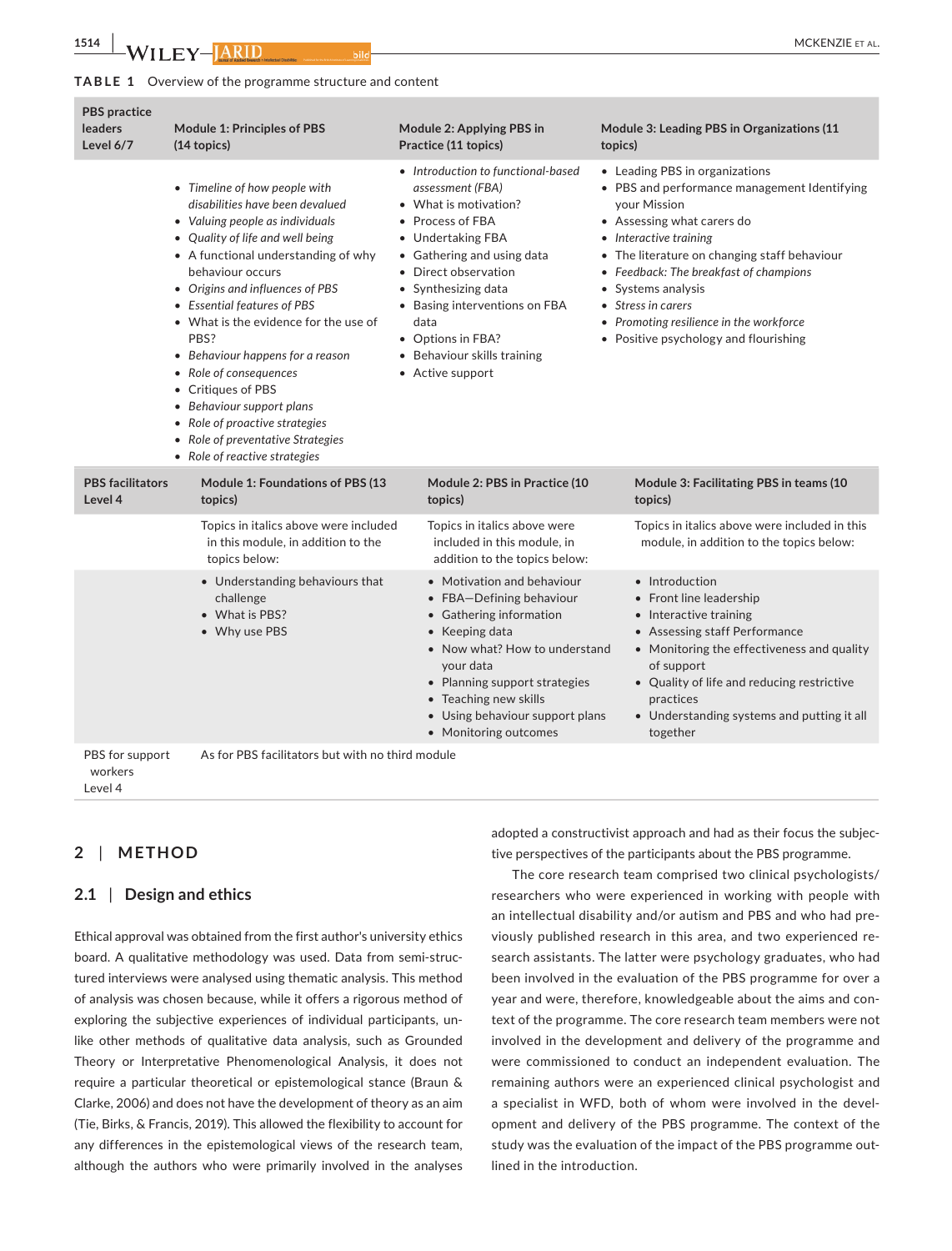#### **2.2** | **Participants**

Forty-two individuals participated, of whom 27 had undertaken the Level 6/7 programme and 7 who were undertaking, or due to begin the Level 4 programmes. The remaining participants included two social work professionals and staff who held senior roles in support organizations or held regional or national strategic roles in relation to the service provision for people with an intellectual disability. Information about individual work titles is not provided to prevent participants being identified. Eleven participants were male, and 31 were female. Ages (where reported) ranged between 27 and 55.

#### **2.3** | **Procedure**

Students on the programme, who had already consented to take part in the evaluation of the PBS programme, were asked to participate either during a PBS Workforce Development Impact event or shortly after the event. All others were recruited at the PBS event, which was designed to provide information and feedback to senior staff about the PBS programme. Participants were provided with information about the study at the first presentation of the PBS event and invited to come to a separate area of the venue throughout the day to meet with the researchers if they were interested in participating. Here they provided written consent and were interviewed. Interviews were audio or video recorded and were conducted by the first, second and third authors (an experienced clinical psychologist and two psychology graduates), transcribed by the third author and analysis was carried out by the first and fourth authors, both of whom are experienced researchers and clinical psychologists.

The interviewers all used the same interview schedule, to ensure that the same broad areas were covered in each interview, while also allowing the flexibility to explore themes that were important to individual participants in more detail. The interview schedule covered the following questions: the role of the participant, their relationship to, and involvement with, the PBS programme, the impact of the programme (both positive and negative) in general and in relation to specific areas. The latter included questions about the personal impact (e.g. on their knowledge or practice), their organization (e.g. on policies and procedures), on the support of people with an intellectual disability (e.g. changes in activity levels, CB, other aspects of quality of life), on others (e.g. families, friends), on wider systems (e.g. on how services were commissioned) and in any other areas (e.g. financial impact).

The development of the guide was informed by a number of factors including research and guidelines which highlighted the areas that might be expected to change if PBS was being used consistently and well, for example improved quality of life, changes in staff practice, reduction in CB (Dench, 2005; Hassiotis et al., 2018; MacDonald et al., 2018; McGill et al., 2018; Positive Behavioural Support Coalition UK, 2015); a scoping exercise that had highlighted some of the areas for change that were perceived as important to health and social care providers in the area (McNall et al., 2016), and **ARID** 

quality support (McKenzie et al., 2017, 2018). The interviews lasted between 10 and 40 min. The shorter interviews were all with those participants at the impact event who had not had direct involvement with the PBS programme and so had a more specific focus compared with others who could provide a per-

spective on a wider range of impacts of the PBS programme.

ple with an intellectual disability and their families in respect of good

#### **2.4** | **Analysis**

Analysis was conducted in accordance with the guidance from Braun and Clarke (2006). All responses were combined into a single data set, with the responses from each participant being initially read, reread and coded individually. These individual codes were then combined and considered in the context of the entire data set in order to generate themes and associated subthemes. The analysis was shared with the wider research team to ensure it was consistent with the perspective of all those who had conducted interviews. Potentially identifying information was removed to ensure confidentiality.

### **3** | **RESULTS**

Two themes were identified: "It's what PBS is about, isn't it?" highlighted the importance of the development and delivery of the programme being consistent with key PBS concepts; "Macro to micro" highlighted the many levels at which the programme was reported to have impact. These themes, and their associated subthemes, are outlined in detail below.

#### **3.1** | **Theme one: "It's what PBS is about, isn't it?"**

This theme reflects the importance that participants placed on the programme being consistent with PBS principles and values, in particular that it was underpinned by an evidence base and reflected stakeholder views, as outlined in the subtheme: "That evidence base…it proves its worth." The systemic WFD nature of the programme was also seen as important to its success, as this reflected the range of factors that influence behaviour and culture change, which paralleled the systemic, multi-component nature of PBS. This is outlined in the second subtheme: "Thousands of peoples' lives have been touched."

#### **3.2** | **"That evidence base…it proves its worth"**

The fact that the programme was underpinned by research was seen as important as a means of reflecting some of the key principles of PBS—stakeholder involvement and evidence-based practice: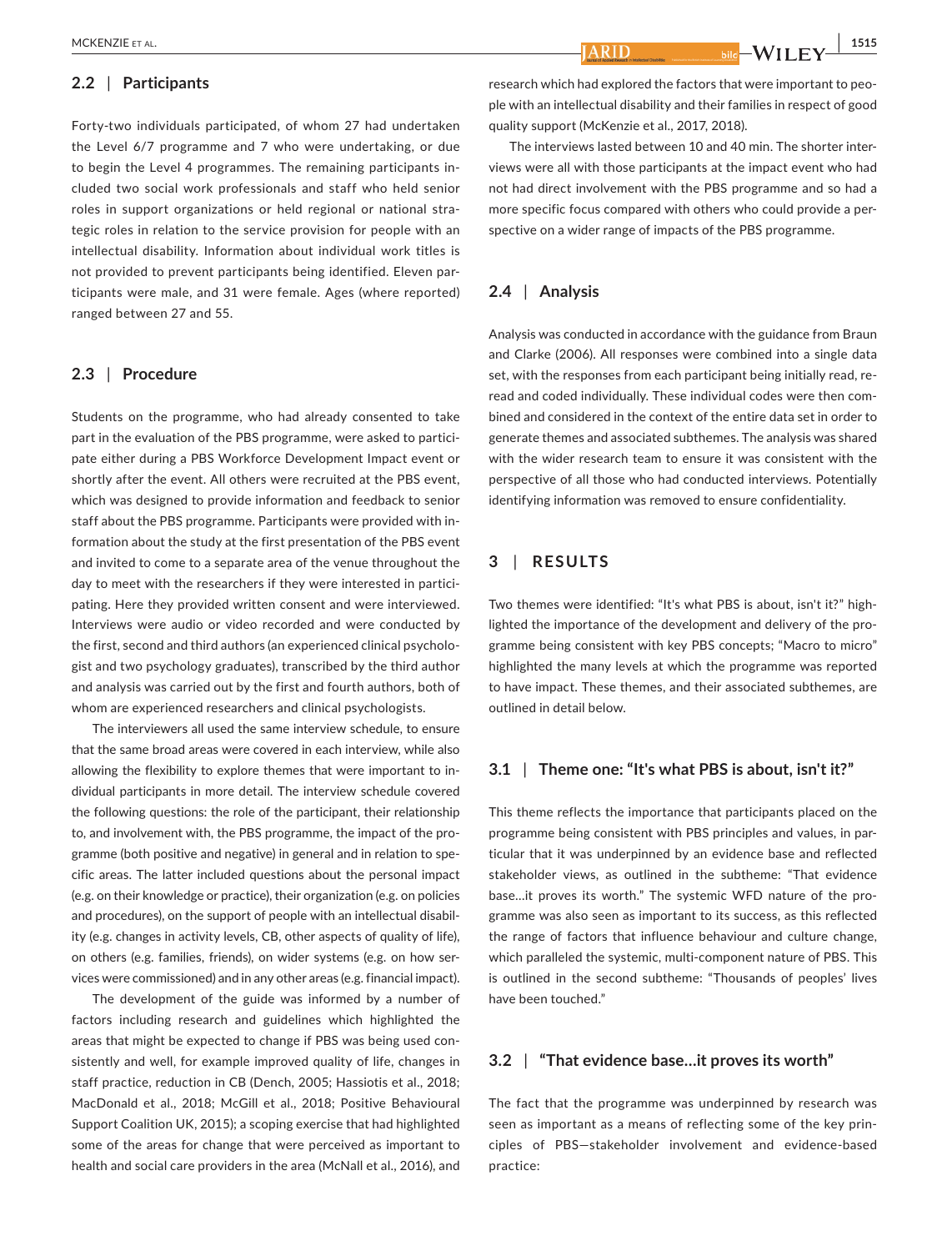**1516** WILEY-HARID

By doing the research you know what people actually want from parents to carers to the actual person who we provide the services for.

(P4)

Kil

It's what PBS is about, isn't it? It's about taking everyone's opinions as well as the science side of it, but you can't provide a good service unless it's what people need and want.

(P5)

The underpinning research base was also seen as a way of ensuring that the programme had quality, credibility, was fit for purpose and justified the commitment of the organizations:

> …because this is based on research, finding out what staff need and what people we support need… it just ensures that this training meets the needs of everyone.

> > (P28)

I think it echoes the whole point of being data driven. I think it's really important. It has massive integrity…and the fact that…people had researched and they've matched that need…that's got to be brilliant.

(P6)

I think that evidence base it, it proves its worth if you like, and it, it helps us see that it is a worthwhile investment if you like for the organisation in terms of our commitment and the impact it can have for people.

(P42)

# **3.3** | **"Thousands of peoples' lives have been touched"**

The importance of the current PBS programme being underpinned by a WFD model, which reflected the systemic nature of PBS, was identified by many participants. It was recognized that individual improvements in staff knowledge and skills, which occurred as a result of the programme, would be ineffective without a wider infra-structure to support them:

> [it's] what needs to be put in place at sort of a systems level to make sure that we're actually preparing the company for the move forward to more PBS…because if we're not ready, them [staff] getting the knowledge and experience isn't going to do anything if the company is sort of lagging behind.

This is about whole systems change and a cultural change.

(P42)

It was highlighted that the systemic nature of the PBS programme had been successful in identifying and engaging those people who were most able to introduce system-wide changes on a large scale:

> I think it's really powerful because If you look at the people that were on the level 6 and 7 programme, these were people that run organisations and are in change and they do have that capacity to change things and on a big scale.

> > (P5)

The people who are in the room are, are the right people. They're the decision makers, you know, they are the ones that can really look strategically now about how we can make this program sustainable going forward.

(P38)

A cascade model was used, whereby those who had more specialist and in-depth knowledge provided supervision and support to facilitators who in turn supported the wider staff teams. This model appeared to be effective, both within and across organizations, having an impact regionally and nationally, with organizations working together to share good practice and develop a common PBS policy:

> We're gunna develop a PBS consortium and probably look at some common fundamental standards that should be a PBS policy for all organisations.

> > (P19)

In terms of the value and the impact of the programme, it's been massive in this area. What they've been able to achieve and the scale of the impact, the numbers of the people who have been you know, who have been able to offer and who have been offered a better standard of support is huge… It's something that I think can have massive national impact definitely.

(P38)

As a result, the programme was seen as revolutionary and impacting on the lives of many people:

> No, I just think it's, it's really been quite a revolutionary thing. I wouldn't use that word lightly either, it's been a real change maker I think.

> > (P33)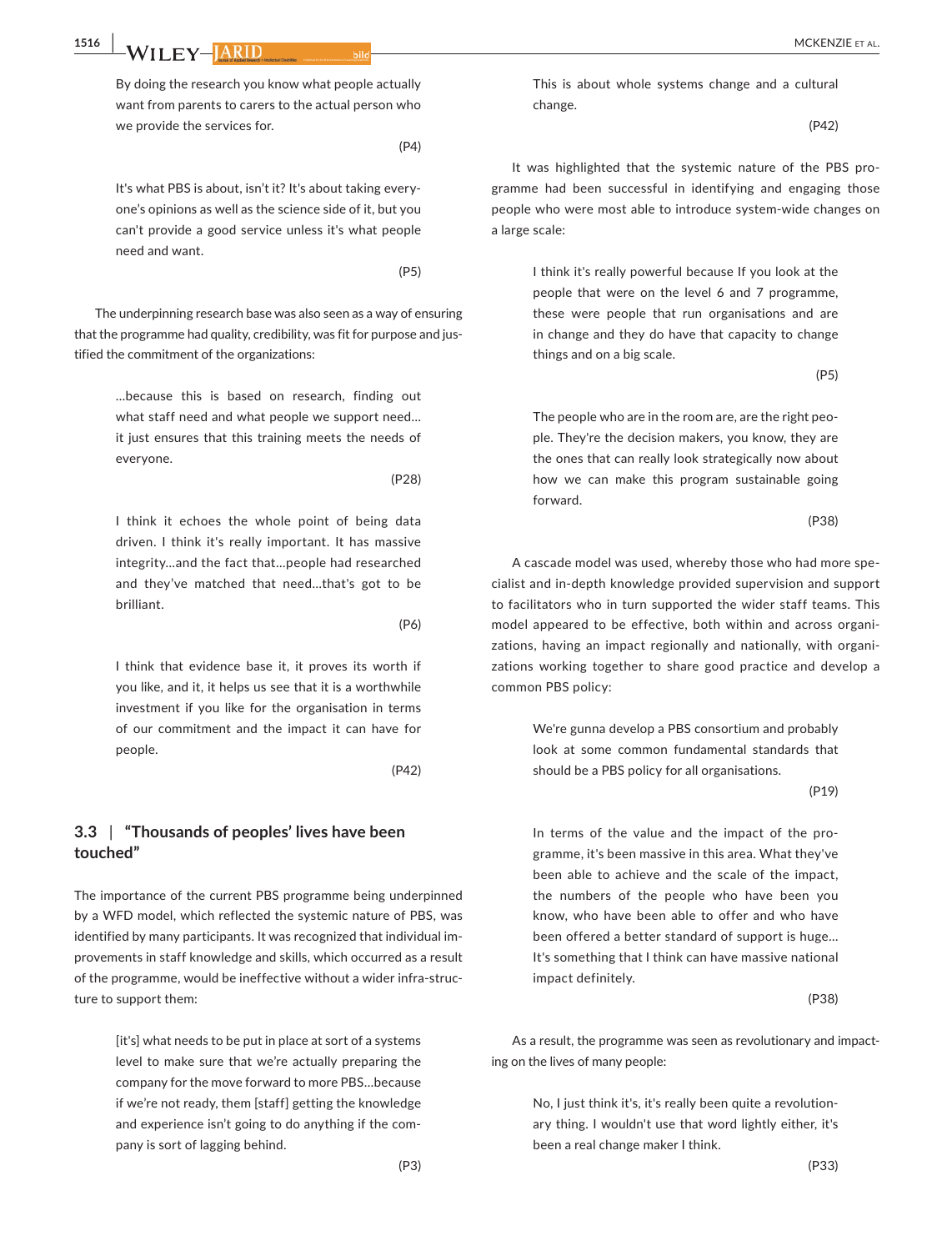Thousands of peoples' lives have been touched in some way by this program and it is certainly something that we need to promote and spread.

(P38)

#### **3.4** | **Macro to micro: the impact of the programme**

This theme reflected the many levels at which the programme had resulted in positive change. The related subthemes reflect these different levels and include "It was nowhere near": individual change, which reflects the ways in which the participants experienced changes in their knowledge, understanding and confidence; "Embedding PBS: organizational change" which outlined new systems, processes and policies that resulted from the PBS programme; "Look, all our hard work is paying off" which described the impact on staff teams and "It actually works" which highlights the impact on those being supported and their families.

## **3.5** | **"It was nowhere near:" individual change**

At the individual level, the participants were aware of changes in their knowledge and increased understanding of what PBS was*:* "I thought I had a fair bit of insight, but it's helped me realize that there actually a lot more stuff I needed to learn." (P33). Participants also expressed an increase in confidence, which helped them to implement change and to challenge other professionals when they felt that proposed or existing approaches were not in the best interests of the people they supported:

> Just last week when he's had his CPA [Care Programme Approach], we've said like we don't think it's appropriate and it's made me more confident to say that because I've got the evidence to say why and he's been taken off that.

> > (P4)

For many participants, their understanding of what PBS was had changed. What they previously had considered to be PBS, they now saw fell short:

> I think I thought I knew what PBS was at the beginning, but I don't think I really did.

> > (P5)

The organisation did sort of believe we were following a PBS programme but… it was nowhere near. (P1)

Along with this increased knowledge came an understanding that PBS is not about fixing behaviour, it is a value-based approach which aims to improve the quality of life of those who are being supported: It's really kind of helped me really relate back to why we do it and the quality of life for people.

**ARID** 

(P13)

Actually, it's not just the challenges that need to be taken into account, it's how the quality of that person's day affects that person still.

(P3)

#### **3.6** | **Embedding PBS: Organizational change**

The participants were open about the limitations that they perceived in their organizations as a result of their new understanding of PBS. Many identified organizational changes that they had already implemented. As most held senior roles they were able to implement changes in strategy, policy, systems and practice:

> It made me realise that we had lots of system changes to make throughout the company and obviously I'm in the position to do that as the director of the company, so we've already started a lot of the system changes.

> > (P40)

Many organizations introduced new, or adapted existing, policies to make PBS a central component: "…and we've just for the first time a specific PBS policy for the organisation" (P33). These changes were often part of whole-system changes, which reflected the shift in the organizational culture that the PBS programme had facilitated: "I'm on renewing a policy now…but the whole organisation structure around it will be changing." (P1). The participants reported a focus on changing approaches to recruitment to ensure that the right staff were employed in the first place:

> We've changed our application forms as well…we're just doing a lot more of looking at people's values, just where before it may have just been down to their education and their experience.

> > (P11)

There was also a recognition that the principles and value base of PBS extended beyond those being supported by the service and were equally applicable to everyone, including the staff team:

> It's not just PBS for customers and service users, it's PBS for the staff, it's developing the staff and committing to them.

> > (P9)

The clients we work with have functions to their behaviours but also the staff do as well.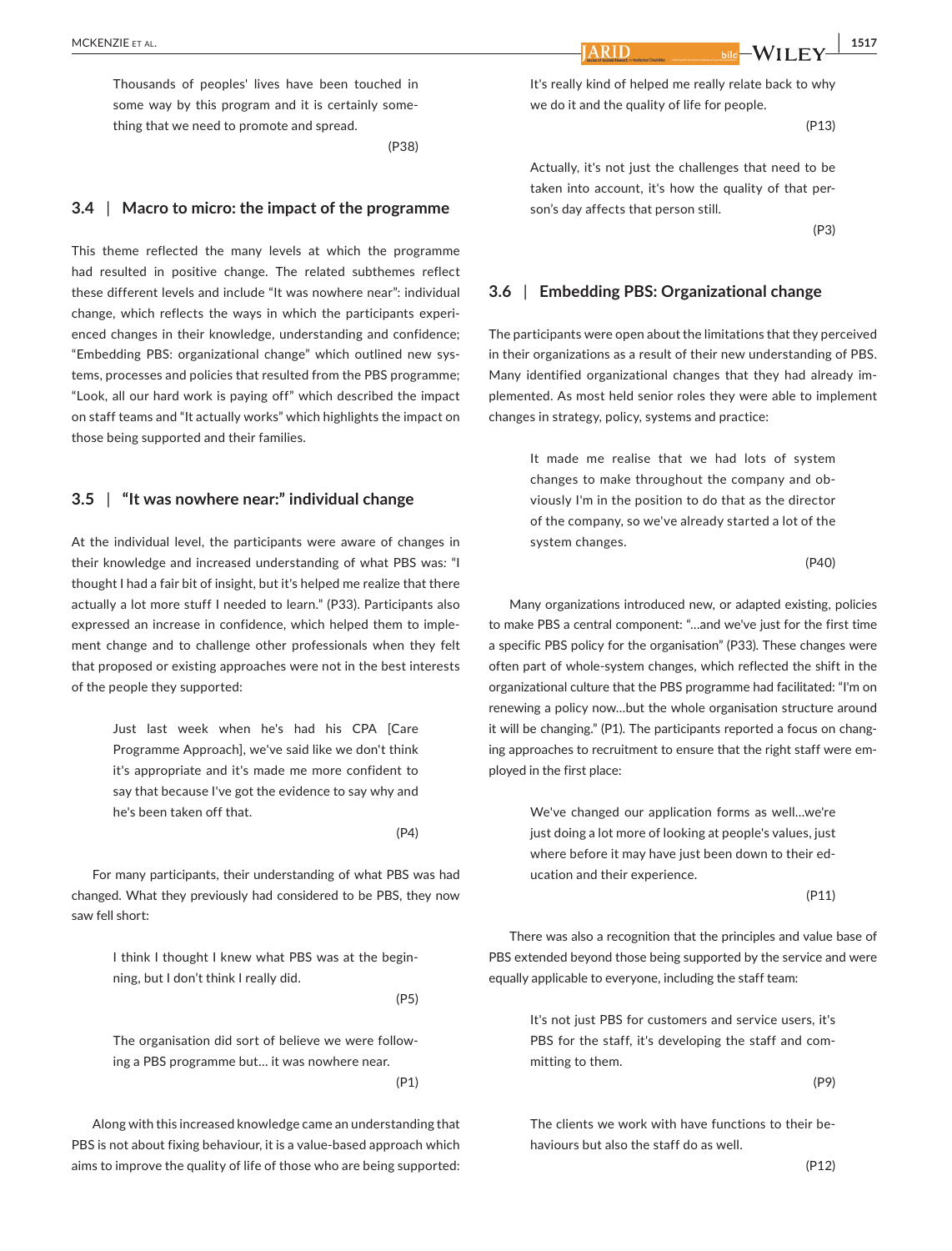**1518** WILEY-**RAND** 

This understanding changed the way that staff teams were supported by the organization, based on an acknowledgement that supporting people with behaviour that challenges can be stressful for staff:

> It's highlighted areas that we've needed to focus on such as resilience… as well as making sure we've got the right support mechanisms in place.

> > (P40)

Understanding PBS principles also changed the way in which poor staff performance was addressed and managed:

> If a staff member is under performing it's because they don't know what they're doing or they haven't been shown what to do. [The new approaches involved] moving away from traditional supervision… but actually more time spent on the shop floor observing, feeding back, sort of that behaviour skills training stuff and the interactive training. So, around observation, feedback, rehearsal, modelling.

> > (P19)

This new outlook was already bearing fruit:

I think we've all seen a difference in things like disciplinaries and investigations because we are taking into account…why the staff have behaved in a certain way and also taking into account how stressful it can be for them and whether we've provided them with everything that we could have for them to have been able to deal with that situation differently.

(P5)

There were also economic benefits in respect of improved staff retention and sickness levels:

> Staff turnover has been minimised because of the positive impact and the involvement that the team have had.

> > (P7)

Yeah, staff sickness is a lot better. We don't get staff going off sick as much as we did before.

(P29)

I think before when we didn't have the PBS plan…you would have a high turnover of staff. I think now that they can see that the plan works, people stay in their roles longer.

(P28)

Many participants acknowledged that undertaking the programme and implementing changes, while positive, did have a cost in terms of the extra demands on their time and workload, as well as that of the wider staff team:

> It's just been that obviously it has been time consuming, it has taken us away from our main jobs, it is additional areas of responsibility for staff.

> > (P20)

For most, however, this was accepted as a consequence of participating in the programme. Some identified related benefits, such as increased staff team involvement and quicker resolution of existing time-consuming issues:

> There has been no negativity in the service that we've started delivering, the behaviour support plan and the staff that have been involved in it. Our only issues are time, there's so much to do.

> > (P2)

Obviously, it would be ridiculous to say it doesn't create extra workload but for me… I think we have addressed things that have helped reduce some of the behaviours that were taking up a lot of time.

(P15)

# **3.7** | **"Look, all our hard work is paying off"—the impact on staff teams**

The recognition that PBS was applicable to everybody was seen to result in positive changes for the wider staff teams:

> Their knowledge, skills and expertise have increased dramatically. It's increased motivation… and engagement is much, much higher now.

> > (P40)

Staff were seen as developing a new understanding of the function of the person's behaviour…

> There's an understanding now more with the staff about the reasons why somebody might be doing something and that in turn has had a really positive effect for people that we support.

> > (P5)

And their own role in maintaining it:

When we did his assessments and looked at the ABC charts, the staff were reinforcing his behaviour.

(P4)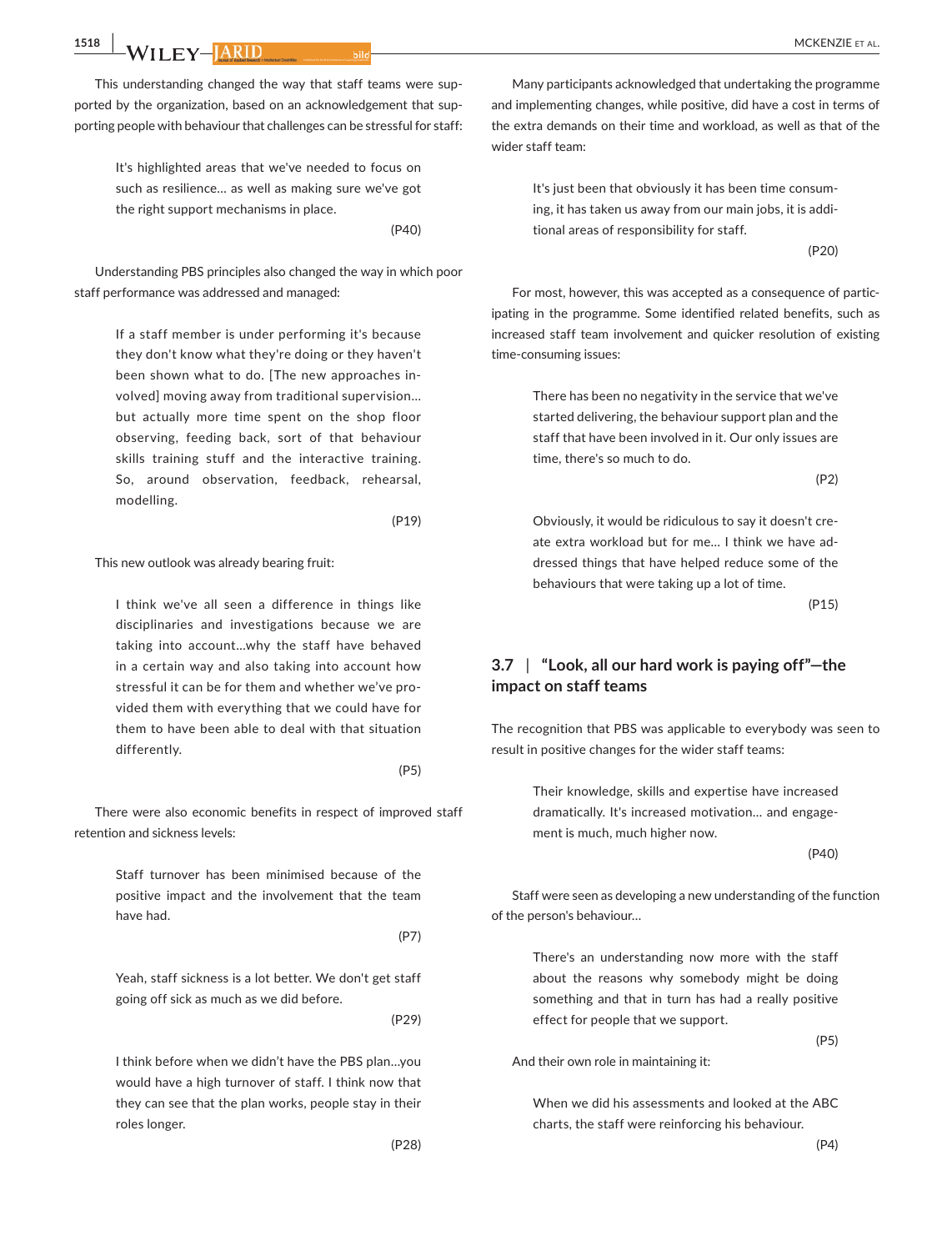These benefits fed directly into changes in practice and the way that support was provided:

> Yeah, it's definitely changed some of the practice… We're definitely seeing more input into the PBS plans… and people are coming to us with suggestions, improvements and actually reviewing the plans that are in place better.

> > (P3)

So, instead of waiting until instances happen and then going back, people are being really proactive about how they can prevent things from escalating from the start.

(P17)

The increased use of systematic recording methods, monitoring and review also meant that staff could see evidence of positive changes that their new approaches had brought:

> It was great to say after a few months "look all our hard work is paying off"…that's a recordable, hard fact. Like a 50 percent reduction in [challenging] behaviour, which is amazing.

> > (P8)

Staff attitudes towards some of the people they supported had also changed, allowing them to see beyond the behaviour to the aspects of the person that were previously overlooked:

> We're seeing a side of his personality that we probably didn't see before, he's quite funny actually, he has quite a good sense of humour which we didn't see before cos he was always so angry.

> > (P4)

# **3.8** | **"It actually works"—the impact on those being supported**

A number of specific examples were given of the ways in which changes in practice had influenced the way that direct support was provided. There was an increase in positive approaches…

> We put a skill building programme in place to teach functionally equivalent replacement behaviours…So, we now have got this young man who is actively involved in all of his food prep, he has a communication pictorial booth to choose daily activities inside and outside the home, he has a weekly activity structure that links to observation feedback form. So, his community-based participation has increased by 70 percent.

**ARID** 

This is the guy who would get frustrated around mealtimes because he wanted to feed himself, but someone feeds him. So, it's just teaching skills again and all we did was we got some specialist adaptation kind of knives and spoons and forks and kind of hand over hand and give him that kind of skill teaching, and now he feeds himself.

(P12)

And a reduction in restrictive approaches:

Since we started using PBS in the workplace, restraint has reduced…and the use of chemical restraint has actually decreased also.

(P24)

We've been able to reduce some levels of restriction in terms of physical intervention for people in PBS plans that are no longer needed.

(P13)

These changes were both reported as resulting in reductions in behaviours that challenged:

> …and actually yesterday they reported that the number of incidents with this person has actually halved within two or three months which is amazing.

> > (P42)

within a short space of time, there has been a vast improvement in behaviours. He's had his medication reduced actually.

(P4)

And increases in the quality of life of those being supported:

The people that we support lives have changed incredibly. They've got more independence, they're happier, they're more, it's, it's, it actually works.

(P29)

The quality of life is much improved, choice, everyday choices, having things to do every day.

(P28)

(P32)

She's now eating a healthy, well balanced diet, going out in the community, doing stuff that she, she wasn't doing before so yeah, she's doing really well.

 **| 1519**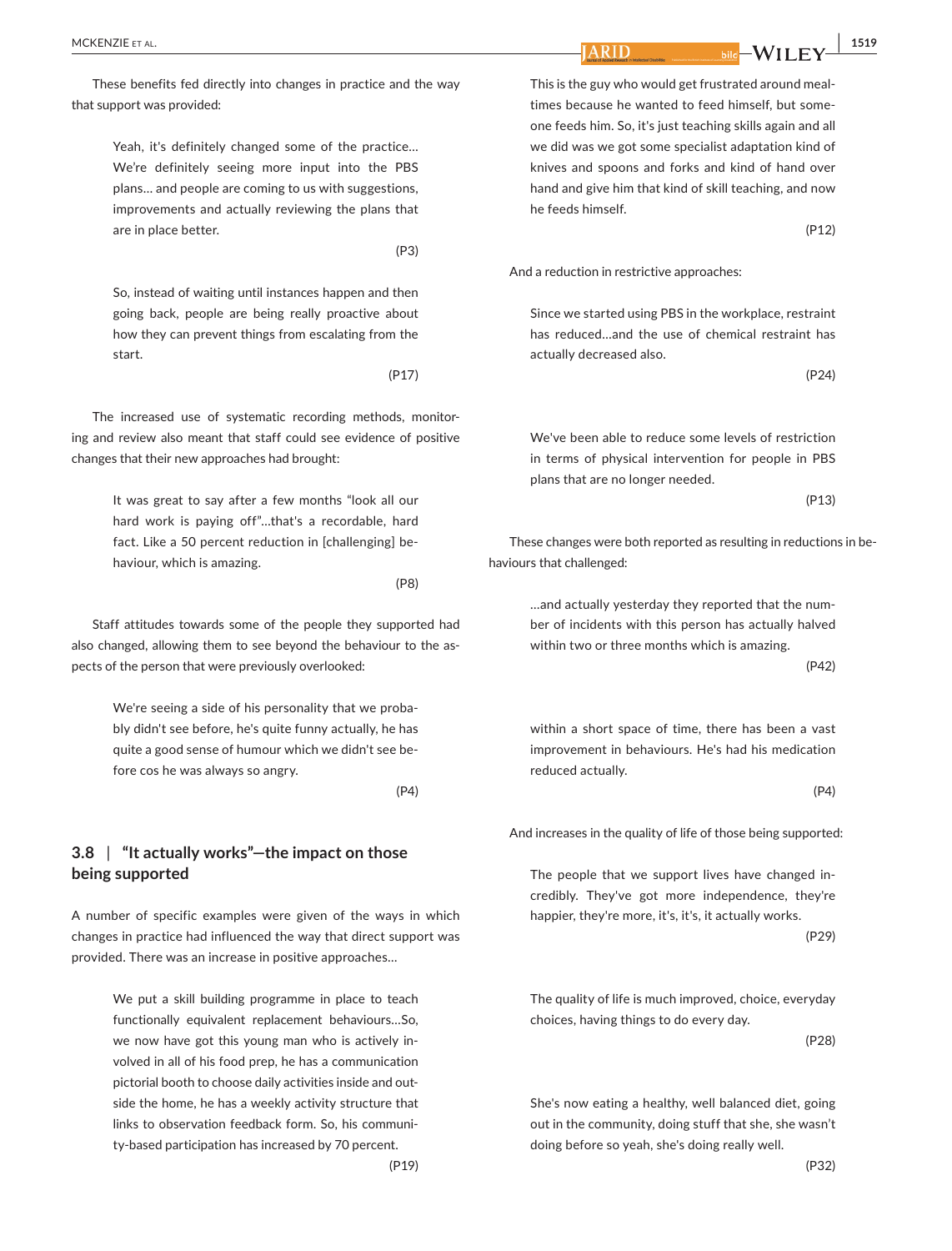**1520** WILEY-**RARID** 

A significant area where the programme had impacted the quality of life of those being supported was through relationships with families. This happened directly, for example, through organizations engaging in better ways with families:

Бil

I think we always thought that we involved families and parents but I think we really are now and the conversations that we're having around function and what people want, we're making sure that the families are at the forefront of that and involving those, involving them in any interventions that need to happen and I think that's made a really big impact.

(P5)

We've got the opinions of family of people we support a lot more than we probably ever have before now and the course has been a huge part of that.

(P33)

This also had a direct impact on those being supported, for example, enabling them to undertake activities with their families that had not seemed possible previously:

> So, we've had engagement with families that stopped taking people out back to taking people out again cos challenging behaviour has diminished sufficiently…so it's had a real impact on their quality of life.

> > (P40)

He's able to spend a lot of time at home with his family where that wasn't possible before.

(P28)

### **4** | **DISCUSSION**

The study aimed to evaluate the views of senior staff about, and their perceptions of the impact of, a regional PBS programme. Two aspects were seen as crucial to the success and credibility of the programme, as reflected in the first two subthemes. First, that it was underpinned by a systemic WFD framework that recognized the range of stakeholders and factors that influence behaviour and culture change (McNall, 2012). Second, that the development of the programme was evidence-based, and, in particular, that it reflected the aspects that people with an intellectual disability and/or autism and their families identified as being components of good quality care (McKenzie et al., 2017, 2018). In addition, it was based on an assessment of the WFD needs of organizations who were and/or would be delivering PBS in the region (McNall et al., 2016). These factors were seen as reflecting the key components of PBS and, as such, were seen as increasing the commitment to, and engagement with, the programme.

The second theme outlined the different levels at which impact had occurred. Consistent with much previous research (see MacDonald et al., 2018), the participants reported increases in confidence and knowledge. There was also a move from seeing PBS as a technique for use with people with an intellectual disability to change CB, to a universally applicable value-based approach that ultimately aimed to improve the quality of life and opportunities for the person being supported (Gore et al., 2013). The increased knowledge led to many organizational changes, including to staff recruitment retention and performance management. Common factors which have been found to be associated with staff stress, burnout and intention to leave are a lack of staff support (e.g. Hatton et al., 2001), poor communication and teamwork (Denny, Wells, & Cunningham, 2011) and supporting people who display CB (e.g. Robertson et al., 2005). By contrast, good quality support from well-trained supervisors who provide clear procedures and feedback to staff has been found to be related to better staff retention (e.g. Kozak, Kersten, Schillmöller, & Nienhaus, 2013; Vassos et al., 2013).

Many of the participants also reported changes in practice that related to the direct support of the people with an intellectual disability in their services, with associated positive changes in quality of life and reductions in restrictive and aversive procedures. This contrasts with recent quantitative research by Hassiotis and colleagues (2018) and MacDonald et al. (2018), which found no significant change in quality of life. Both Dench (2005) and MacDonald et al. (2018) suggest that existing quality of life measures may not be sensitive to change in people with an intellectual disability and that an alternative approach may be required. Our results suggest that a qualitative approach may be helpful in potentially identifying changes in quality of life that are more specific to individuals.

Wider organizational and systems factors, such as inconsistency in workload management (Hassiotis et al., 2018) and the practice leadership of managers (MacDonald et al., 2018), may also account for the different results found between studies. In respect of workload, high work demands combined with low control over your job is associated with staff stress (Lee et al., 2009). While many student participants noted that participation in the accredited programmes had increased their workload, very few identified this as negative or stressful. This may be because the first cohort all held senior organizational roles and were likely to have had the authority to adjust their own workload and that of other staff to meet these increased demands. In addition, all participating organizations made a commitment at the start of the programme to free up staff time.

A further difference between the present study and previous research was that the WFD managers provided ongoing support, supervision and modelling to staff on the programmes, with senior staff in turn modelling these approaches to the Level 4 staff. Such practice leadership and work-based coaching have been identified as important components of both PBS and Active Support (e.g. Bigby, Bould, Iacono, & Beadle-Brown, 2019; Bosco et al., 2019). The latter, which identifies the strengths and needs of the person and uses targeted support to enable the person to engage in meaningful activities and relationships with others, is argued by some researchers to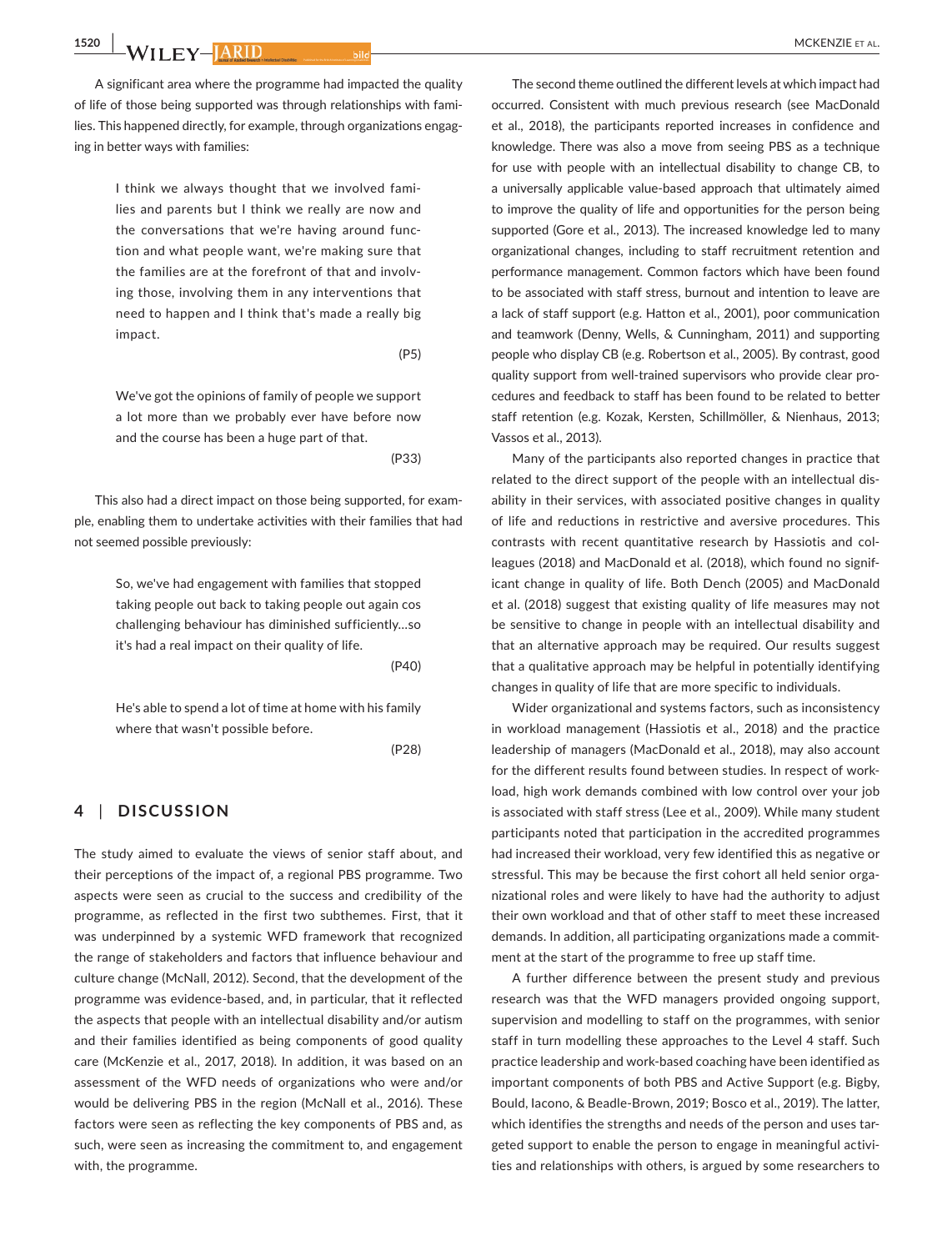be both complementary to, and a crucial component of, PBS in terms of supporting proactive approaches (e.g. Ockenden, Ashman, & Beadle-Brown, 2014). As participant 19 notes, the staff support became more focused on observing and shaping practice through rehearsal, modelling and provision of work-based feedback. This model also combines the two components, structured "classroom"-based input and work-based coaching, that have been found to be most effective (van Oorsouw, Embregts, Bosman, & Jahoda, 2009).

The study had some limitations. First, the study reflects the perspective of staff and professionals rather than of people with an intellectual disability. It is the latter group who are best placed to judge if PBS has resulted in an increase in their quality of life. Further research is planned to obtain these views. Second, participants were a self-selecting group and it may be that their views differ from those who chose not to take part. Third, there was some variation in the ways in which participants provided feedback and by whom they were interviewed, which may have influenced the results to some extent. Related to this, the relatively large number of participants, their different levels of involvement with, and roles in relation to the PBS programme (e.g. commissioners compared with front line staff) meant that some themes and subthemes were more pertinent for some than for others. The interview guide allowed flexibility in exploring the most important issue for the different participants, however, and the main themes were consistent across interviews.

A further consideration is that, as the focus of the study was the subjective perspectives of the participants about their experiences of the PBS programme, we did not seek to verify whether their perceptions were based on objective evidence. It may be that the participant perceptions were influenced by factors other than the effectiveness of the PBS programme itself, such as having been involved in any form of change process or having committed some time and effort to the process.

An additional issue to consider is that the analysis of the data was conducted by two clinical psychologists who were knowledgeable about PBS and had conducted previous research in the area. It is likely that their interpretation of the data was shaped by these factors. While the subjective and interpretative nature of qualitative research is acknowledged, in order to try and maximize the rigour of the study, the quality criteria suggested by Yardley (2008) were adopted. First, sensitivity to the theoretical, social and organizational context in which the research was being conducted was addressed by basing the interview schedule and interview process on areas identified by research as being important and relevant. This also confirmed the importance of the topic area and the potential for impact to be identified. Second, commitment and rigour were addressed by trying to ensure that the participant sample was appropriate, that is those with some experience of the PBS programme, who were able to provide their subjective views about it. In addition, the final interpretation of the data, which itself was based on discussion and agreement between two researchers, was shared with the wider research team to ensure that it was consistent with the content of the transcripts and evidenced by the sample quotes. This also helped ensure transparency and coherence of the data.

In conclusion, the results indicate that an evidence-based PBS programme that is underpinned by a systemic WFD model was

perceived by a number of senior stakeholders as having resulted in changes that had a positive effect on staff knowledge, confidence and practice; resulting in wider organizational benefits, such as improved strategy and policies, and team stability; and improving the quality of life of those being supported. An important area for future research is to explore what the specific mechanisms were that helped promote these changes.

#### **ACKNOWLEDGMENTS**

The authors would like to thank all of the participants and colleagues on the PBS steering group who contributed to the development and implementation of the PBS programme, in particular Judith Thompson, Melissa Sherring, Lynne Jones, Alison Branch and Jill Chaplin.

#### **CONFLICT OF INTERESTS**

None.

#### **ORCID**

*Karen McKen[zie](https://orcid.org/0000-0001-8146-0233)* <https://orcid.org/0000-0002-0400-416X> *Dale Metcalfe* <https://orcid.org/0000-0001-8146-0233> *George Murray* <https://orcid.org/0000-0002-1819-1170>

#### **REFERENCES**

- Allen, D., McGill, P., Hastings, R. P., Toogood, S., Baker, P., Gore, N. J. ,…Hughes, J. C. (2013). Implementing positive behavioural support: Changing social and organisational contexts. *International Journal of Positive Behavioural Support*, *3*(2), 32–41.
- Bigby, C., Bould, E., Iacono, T., & Beadle-Brown, J. (2019). Predicting good active support for people with intellectual disabilities in supported accommodation services: Key messages for providers, consumers and regulators. *Journal of Intellectual & Developmental Disability*, 1–11. <https://doi.org/10.3109/13668250.2019.1685479>
- Bosco, A., Paulauskaite, L., Hall, I., Crabtree, J., Soni, S., Biswas, A., …Hassiotis, A. (2019). Process evaluation of a randomised controlled trial of PBS based staff training for challenging behaviour in adults with intellectual disability. *PLoS One*, *14*(8), e0221507. [https://doi.](https://doi.org/10.1371/journal) [org/10.1371/journal](https://doi.org/10.1371/journal)
- Bowring, D. L., Totsika, V., Hastings, R. P., & Toogood, S. (2020). Outcomes from a community-based positive behavioural support team for children and adults with developmental disabilities. *Journal of Applied Research in Intellectual Disabilities*, *33*, 193–203. [https://](https://doi.org/10.1111/jar.12660) [doi.org/10.1111/jar.12660](https://doi.org/10.1111/jar.12660)
- Braun, V., & Clarke, V. (2006). Using thematic analysis in psychology. *Qualitative Research in Psychology*, *3*(2), 77–101. [https://doi.](https://doi.org/10.1191/1478088706qp063oa) [org/10.1191/1478088706qp063oa](https://doi.org/10.1191/1478088706qp063oa)
- Dench, C. (2005). A model for training staff in positive behaviour support. *Tizard Learning Disability Review*, *10*, 24–30. [https://doi.](https://doi.org/10.1108/13595474200500017) [org/10.1108/13595474200500017](https://doi.org/10.1108/13595474200500017)
- Denny, M., Wells, J., & Cunningham, J. (2011). Assessing psychosocial work-related stress across five European countries: Implications for workforce development. *The Journal of Mental Health Training, Education and Practice*, *6*, 93–103. [https://doi.org/10.1108/17556](https://doi.org/10.1108/17556221111168940) [221111168940](https://doi.org/10.1108/17556221111168940)
- Gore, N. J., McGill, P., Toogood, S., Allen, D., Hughes, J. C., Baker, P.,… Denne, L. D. (2013). Definition and scope for positive behavioural support. *International Journal of Positive Behavioural Support*, *3*, 14–23.
- Hassiotis, A., Poppe, M., Strydom, A., Vickerstaff, V., Hall, I. S., Crabtree, J.,… Crawford, M. J. (2018). Clinical outcomes of staff training in positive behaviour support to reduce challenging behaviour in adults